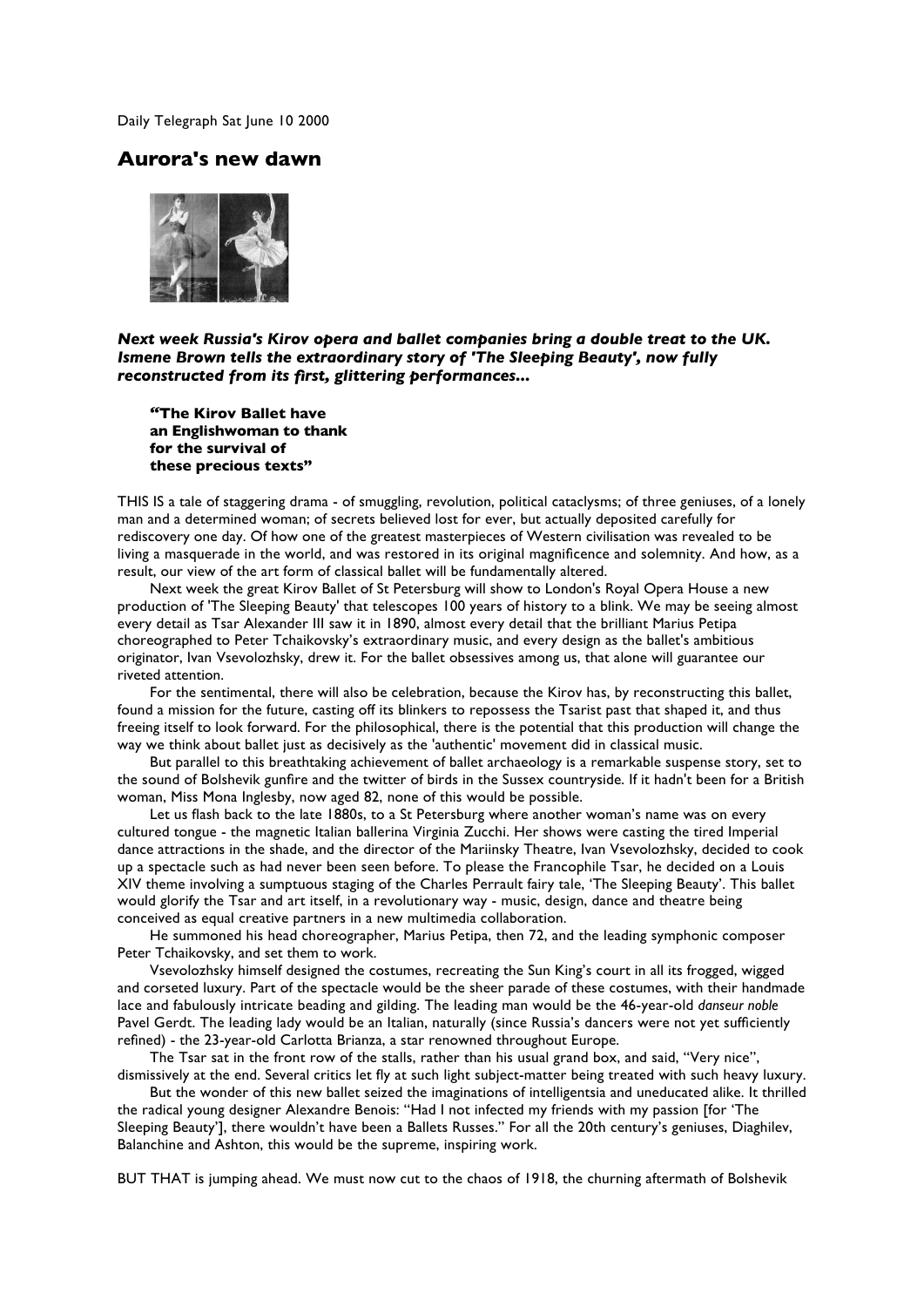Revolution. Nikolai Sergeyev, the ballet master of the Mariinsky Ballet, assessed the situation in the newly renamed Petrograd. He grabbed his pension and several large, heavy notebooks, and quit Russia.

For 20 years, neat and pernickety, he had belonged to a team writing down (or notating) every step and detail of the Imperial Ballet repertoire: treasures created there, including 'The Sleeping Beauty', 'Swan Lake', 'The Nutcracker', and Petipa's versions of French classics such as 'Giselle'. This was a radical new project, involving the invention of a descriptive shorthand of individual steps, floor patterns and musical ideas. In those notebooks that Sergeyev took were recorded performing details of 24 ballets and 24 opera dances, a treasure chest of incredible artistic value that no one in the new Revolutionary world would be likely to prize.

Sergeyev fled to Paris. There, with this unique record of Petipa's exact intentions, he helped Diaghilev stage 'The Sleeping Beauty', and met the young Irish ballerina Ninette de Valois, who vividly recalled "a lonely little man with his great volumes". She hired him for 10 years to produce the classics for her new Vic-Wells Ballet. The provenance of the Royal Ballet's classic productions was to come in handy very recently.

It was at this stage that Sergeyev made a crucial acquaintance with a woman whom the Kirov Ballet now have to thank for the survival of the precious texts. Mona Inglesby is a now forgotten ballerina who ran the International Ballet, a popular British touring company, for which Sergeyev produced probably the most faithful productions of classics yet seen. It is strange to think of ballets conceived for the Tsar's theatre being performed faithfully in Butlin's holiday camps, but in the Forties a ballet company performed where it could and Inglesby was a dedicated populist of Russian ballet.

When Sergeyev died in 1951, he left the precious Mariinsky notebooks to her, and in 1969 she ensured their longtime survival by selling them to the Harvard Theatre Collection at the worldfamous university in Boston. There they remained, academic curiosities, consulted only rarely, relics of another age.

MEANWHILE, back in the USSR, the classics were getting a makeover. New Soviet ballet masters purged the classics of old Tsarist mysticism, reducing the regal mime, inserting new, more athletically challenging dances, changing endings to emphasise classical ballet's decorativeness. In 1952 'The Sleeping Beauty' was heavily tinkered with by the then director Konstantin Sergeyev ("maimed" is the word used by today's company manager Makhar Vaziev).

The Kirov Ballet paraded its slightly dubious classics abroad, making no comment on the Royal Ballet's markedly different versions based on the work of a fugitive lackey of the old Tsars.

Fast forward to 1995. Communism had collapsed. Russia was once again in turmoil, but Kirov dancers no longer had to defect to speak their mind. Revisionism was in full swing. The names of the former directors, the once godlike Konstantin Sergeyev (no relation to Nikolai), and Oleg Vinogradov, his successor, were discredited. The Kirov Ballet was losing its focus, becoming shackled in remunerative foreign touring that recycled the same small number of classics while other companies were streaking ahead with varied new repertoire, making the Kirov look stuffy.

Valery Gergiev, the brilliant conductor who is now artistic director of the Mariinsky Theatre, is credited by the Kirov's assistant ballet director Pavel Gershenzon as the saviour of the ballet. "He is a hero who can't be underestimated in the entire century," Gershenzon told me.

It was Gergiev who instigated a wholesale investigation of the theatre's own artistic roots, to give it new life and purpose. For the ballet, this meant returning to Petipa. But how? The only Petipa tradition was one handed down orally for decades, its authenticity blown hither and thither by political fashion. Authenticity suddenly looked incredibly attractive.

Last week, in the ornate, historic rooms in St Petersburg in which Vsevolozhsky first introduced Tchaikovsky to Petipa, Gershenzon told me of the long, painful detective work they embarked upon to return to their source for 'The Sleeping Beauty', the greatest of all ballets. "It is said that the revolution in the arts started from the time of Bakst, Benois and Diaghilev. But frankly this idea of the Gesamtkunstwerk, the whole work of art, was actually embodied in 'The Sleeping Beauty'.

"It was a different way of putting ballet on stage - a way that in 100 years has virtually disappeared. It's a different balance of movement, between dance and pantomime and posing. We don't have less dancing before, but because we have more pantomime, the dancing looks more precious, more like jewels set in the gold."

AT FIRST, though, they had no idea what they were letting themselves in for. Crucial pieces of the jigsaw the designs and musical clues - were already in St Petersburg, in locked bookcases, ignored for decades. But how could the original choreography be discovered?

Then by chance an American professor and ballet historian, Tim Scholl, mentioned on a visit that Harvard had the old Sergeyev notations. A copy of 'The Sleeping Beauty' was faxed to St Petersburg. Its longforgotten notation system took some deciphering by ballet master Sergei Vikharev, but slowly the work was assembled and tested out for performability. Finally, in early 1998 Gergiev okayed the colossal expense of going ahead with restoring the most luxurious production ever to be seen on a stage: costing a Tsar's ransom in a time when Russians can barely eat.